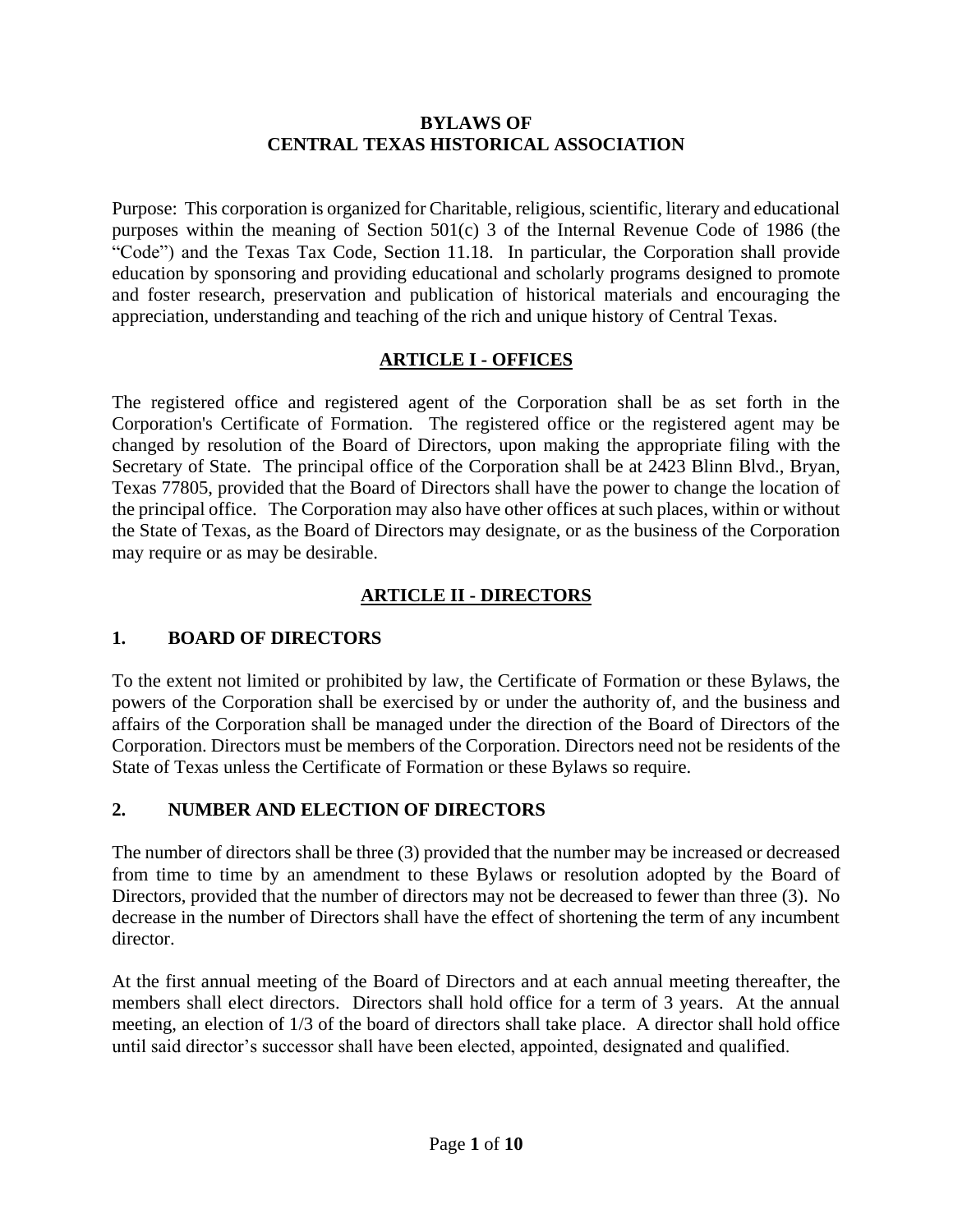# **3. REMOVAL**

A director may be removed from office, with or without cause, by the persons entitled to elect, designate, or appoint the director. If the director was elected to office, removal requires an affirmative vote equal to the vote necessary to elect the director.

# **4. RESIGNATION**

A director may resign by providing written notice of such resignation to the Corporation. The resignation shall be effective upon the date of receipt of the notice of resignation or the date specified in such notice. Acceptance of the resignation shall not be required to make the resignation effective.

# **5. VACANCIES AND INCREASE IN NUMBER OF DIRECTORS**

Any vacancy occurring in the Board of Directors shall be filled by the affirmative vote of a majority of the remaining directors, even if less than a quorum of the Board of Directors. A director elected to fill a vacancy shall be elected for the unexpired term of the previous director. Any directorship to be filled by reason of an increase in the number of directors shall be filled by election at an annual meeting or at a special meeting of the Board of Directors called for that purpose.

# **6. ANNUAL MEETING OF DIRECTORS**

The annual meeting of the Board of Directors shall be held on the 1st Thursday during the month of February, at which they shall elect officers and transact such other business as shall come before the meeting. The time and place of the annual meeting of the Board of Directors may be changed by resolution of the Board of Directors.

Failure to hold the annual meeting at the designated time shall not work a dissolution of the Corporation. In the event the Board of Directors fails to call the annual meeting at the designated time, any Director may make demand that such meeting be held within a reasonable time, such demand to be made in writing by registered mail directed to any officer of the Corporation. If the annual meeting of the Board of Directors is not called within sixty (60) days following such demand, any Director may compel the holding of such annual meeting by legal action directed against the Board of Directors, and all of the extraordinary writs of common law and of courts of equity shall be available to such Director to compel the holding of such annual meeting.

# **7. REGULAR MEETING OF DIRECTORS**

Regular meetings of the Board of Directors may be held with or without notice at such time and place as may be from time to time determined by the Board of Directors.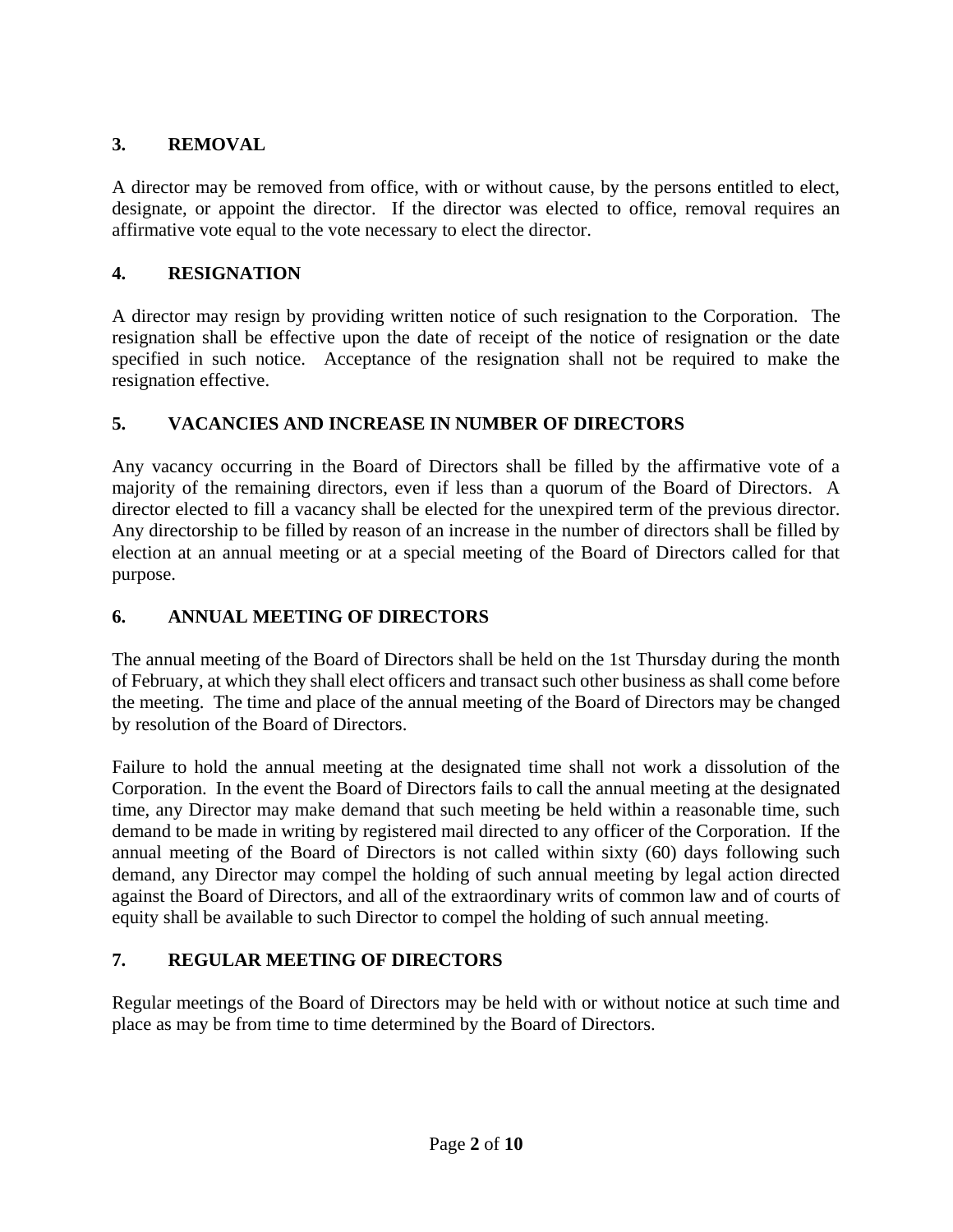# **8. SPECIAL MEETINGS OF DIRECTORS**

The Secretary shall call a special meeting of the Board of Directors whenever requested to do so by the President or by three (3) or more directors. Such special meeting shall be held at the date and time specified in the notice of meeting.

# **9. PLACE OF DIRECTORS' MEETINGS**

All meetings of the Board of Directors shall be held either at the principal office of the Corporation or at such other place, either within or without the State of Texas, as shall be specified in the notice of meeting or executed waiver of notice.

# **10. NOTICE OF DIRECTORS' MEETINGS**

Notice of any special meeting of the Board of Directors shall be given at least two (2) days previously thereto by written notice delivered personally or sent by mail or electronic mail to each Director at that Director's address as shown by the records of the Corporation. If mailed, such notice shall be deemed to be delivered when deposited in the United States mail in a sealed envelope so addressed, the postage thereon prepaid. If notice is given by electronic mail, such notice shall be deemed to be delivered upon the sender's receiving a read receipt message from the recipient's electronic mail server. Any Director may waive notice of any meeting. The attendance of a Director at any meeting shall constitute a waiver of notice of such meeting, except where a Director attends a meeting for the express purpose of objecting to the transaction of any business because the meeting is not lawfully called or convened. Neither the business to be transaction at, nor the purpose of, any regular or special meeting of the Board need be specified in the notice or waiver of notice of such meeting, unless specifically required by law or by these Bylaws.

## **11. QUORUM AND VOTING OF DIRECTORS**

A quorum for the transaction of business by the Board of Directors shall be a majority of the number of directors fixed by these Bylaws. The act of the majority of the directors present in person at a meeting at which a quorum is present shall be the act of the Board of Directors, unless the act of a greater number is required by law or the Certificate of Formation.

A director may only vote in person. No proxy votes are allowed.

## **12. COMPENSATION**

Directors, as such, shall not receive any stated salary for their services, but by resolution of the Board of Directors a fixed sum and expenses of attendance, if any, may be allowed for attendance at any meeting of the Board or Directors. A director shall not be precluded from serving the Corporation in any other capacity and receiving compensation for such services. Member of committees may be allowed similar compensation and reimbursement of expenses for attending committee meetings.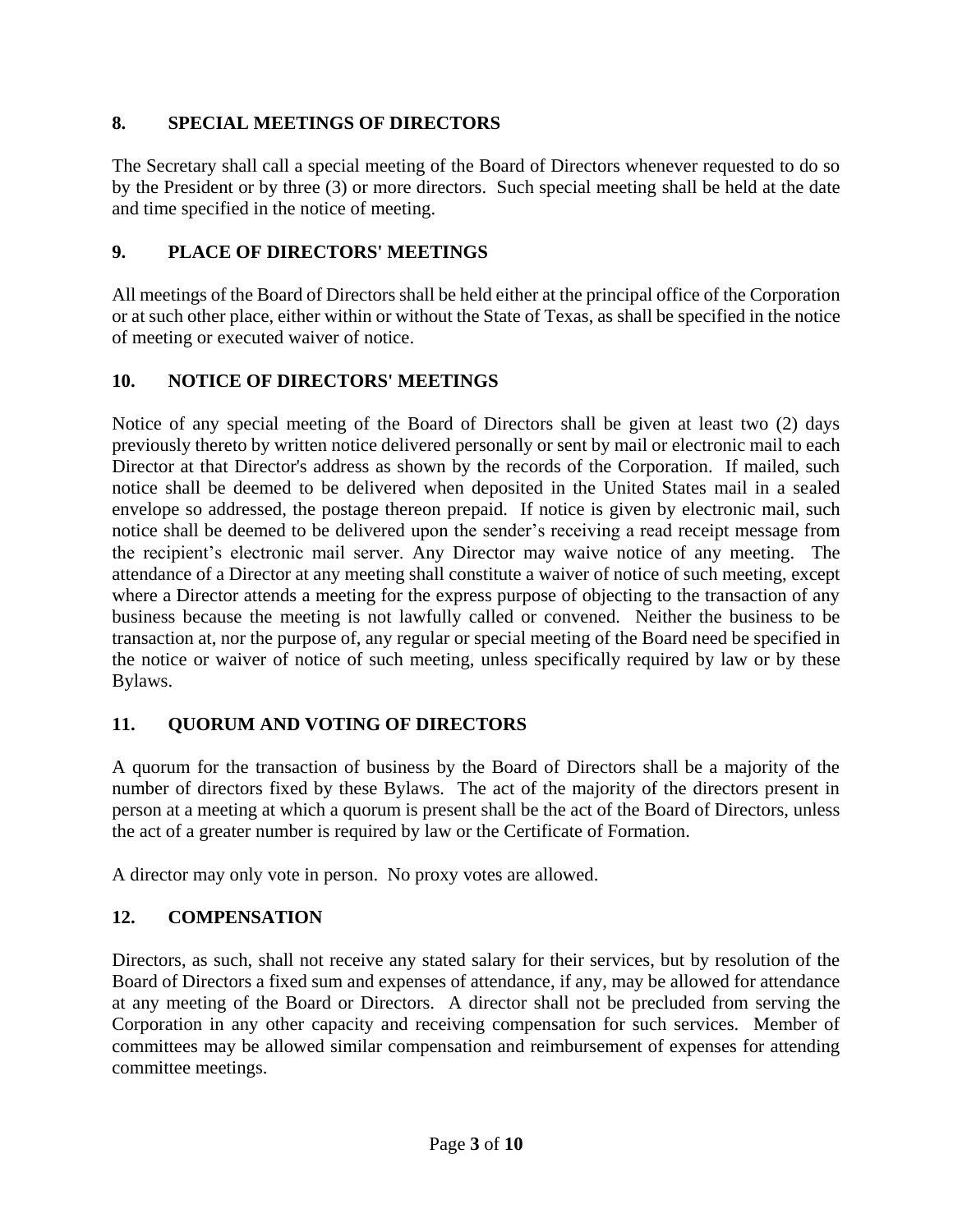# **13. ACTION BY DIRECTORS WITHOUT MEETING**

Any action required by the Texas Business Organizations Code to be taken at a meeting of the Board of Directors, or any action which may be taken at a meeting of the Board of Directors or any committee, may be taken without a meeting if a consent in writing, setting forth the action to be taken, shall be signed by all the Board of Directors entitled to vote with respect to the subject matter thereof, or all of the members of the committee, as the case may be. Such consent shall have the same force and effect as a unanimous vote.

If the Corporation's Certificate of Formation so provide, any action required by the Texas Business Organizations Code to be taken at a meeting of the Board of Directors or any action that may be taken at a meeting of the Board of Directors of any committee may be taken without a meeting if a consent in writing, setting forth the action to be taken, is signed by a sufficient number of Board of Directors or committee members as would be necessary to take that action at a meeting at which all of the Board of Directors or members of the committee were present and voted.

Each written consent shall bear the date of signature of each Director or committee member who signs the consent. A written consent signed by less than all of the Board of Directors or committee members is not effective to take the action that is the subject of the consent unless, within sixty (60) days after the date of the earliest dated consent delivered to the Corporation in the manner required by this section, a consent or consents signed by the required number of Board of Directors or committee members is delivered to the Corporation at its registered office, registered agent, principal place of business, transfer agent, registrar, exchange agent, or an officer or agent of the Corporation having custody of the books in which proceedings of meetings of Board of Directors or committees are recorded. Delivery shall be by hand or certified or registered mail, return receipt requested. Delivery to the Corporation's principal place of business shall be addressed to the President or principal executive officer of the Corporation.

Prompt notice of the taking of any action by Board of Directors or a committee without a meeting by less than unanimous written consent shall be given to all Board of Directors or committee members who did not consent in writing to the action.

If any action by Board of Directors or a committee is taken by written consent signed by less than all of the Board of Directors or committee members, any articles or documents filed with the Secretary of State as a result of the taking of the action shall state, in lieu of any statement required by this Act concerning any vote of the Board of Directors or committee members, that written consent has been given in accordance with the provisions of section 6.202 of the Texas Business Organizations Code and that any written notice required by such section has been given.

A telegram, telex, cablegram, or similar transmission by a Director or member of a committee or a photographic, photostatic, facsimile, or similar reproduction of a writing signed by a Director or member of a committee shall be regarded as signed by the Director or member of a committee for purposes of this section.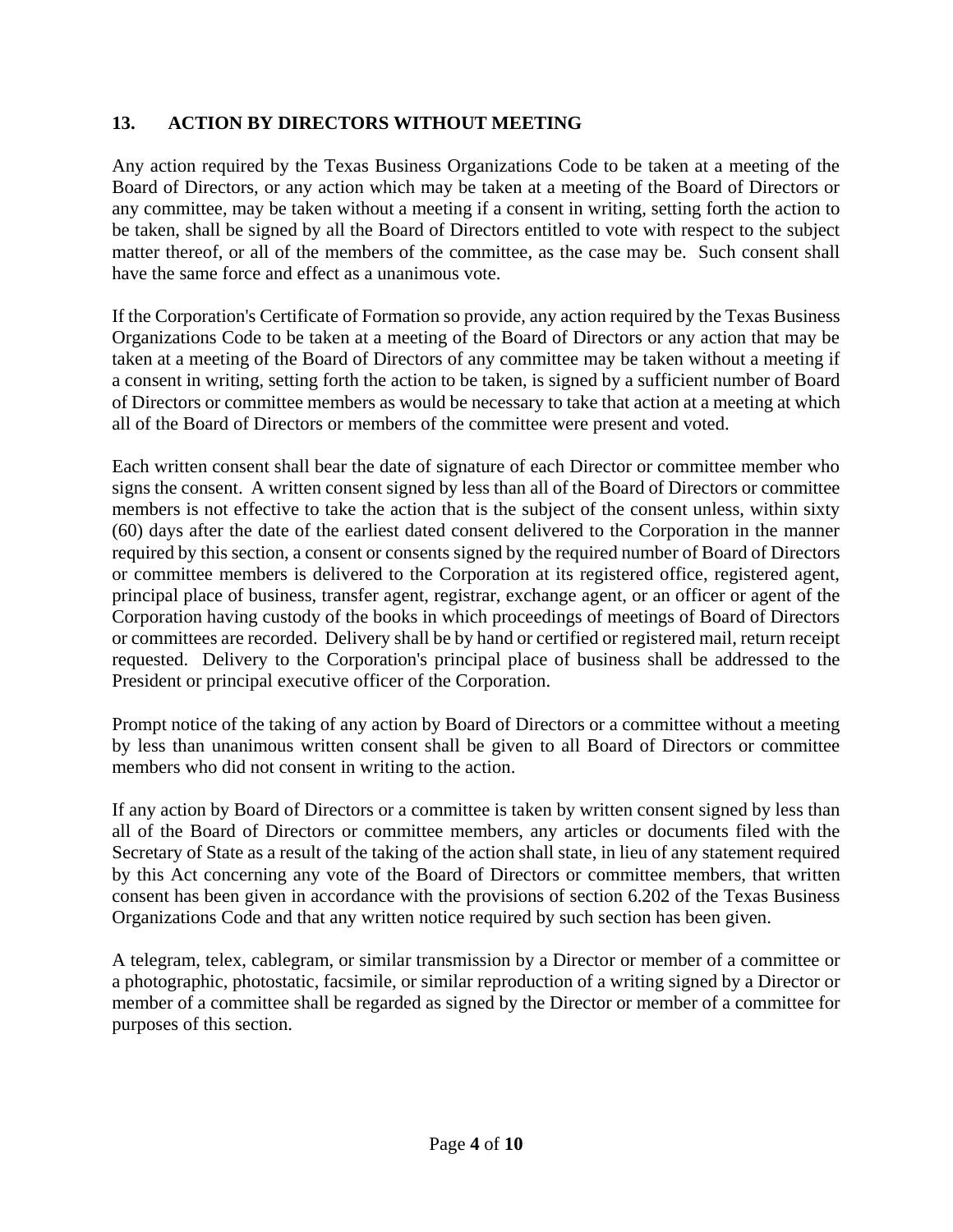### **14. COMMITTEES OF THE BOARD OF DIRECTORS**

The Board of Directors, by resolution adopted by a majority of the Directors in office, may designate and appoint one or more committees, each of which shall consist of two or more Directors, which committees, to the extent provided in said resolution, shall have and exercise the authority of the Board of Directors in the management of the Corporation, except that no such committee shall have the authority of the Board of Directors in reference to amending, altering or repealing the Bylaws; electing, appointing or removing any member of any such committee or any Director or officer of the Corporation; amending or restating the Certificate of Formation; adopting a plan of merger or adopting a plan of consolidation with another Corporation; authorizing the sale, lease, exchange or mortgage of all or substantially all of the property and assets of the Corporation; authorizing the voluntary dissolution of the Corporation or revoking proceedings therefore; adopting a plan for the distribution of the assets of the Corporation; or amending, altering or repealing any resolution of the Board of Directors which by its terms provides that it shall not be amended, altered or repeated by such committee. The designation and appointment of any such committee and the delegation of authority to such committee shall not operate to relieve the Board of Directors, or any individual Director, of any responsibility imposed by law upon the Board of Directors or upon any individual Director.

Other committees not having and exercising the authority of the Board of Directors in the management of the Corporation may be appointed in such manner as may be designated by a resolution adopted by a majority of the Directors present at a meeting at which a quorum is present. Except as otherwise provided in such resolution, members of each such committee shall be Directors of the Corporation, and the President of the Corporation shall appoint the members thereof. Any member thereof may be removed by the person or persons authorized to appoint such member whenever in their judgment the best interests of the Corporation shall be served by such removal.

Each member of a committee shall continue as such until the next annual meeting of the Board of Directors and until a successor is appointed, unless the committee shall be sooner terminated, or unless such member be removed from such committee, or unless such member cease to qualify as a member thereof.

One member of each committee shall be appointed chairman by the person or persons authorized to appoint the members thereof.

Vacancies in the membership of any committee may be filled by appointments made in the same manner as provided in the case of the original appointments.

Unless otherwise provided in the resolution of the Board of Directors designating a committee, a majority of the whole committee shall constitute a quorum and the act of a majority of the members present at a meeting at which a quorum is present shall be the act of the committee.

Each committee may adopt rules for its own government not inconsistent with these Bylaws or with rules adopted by the Board of Directors.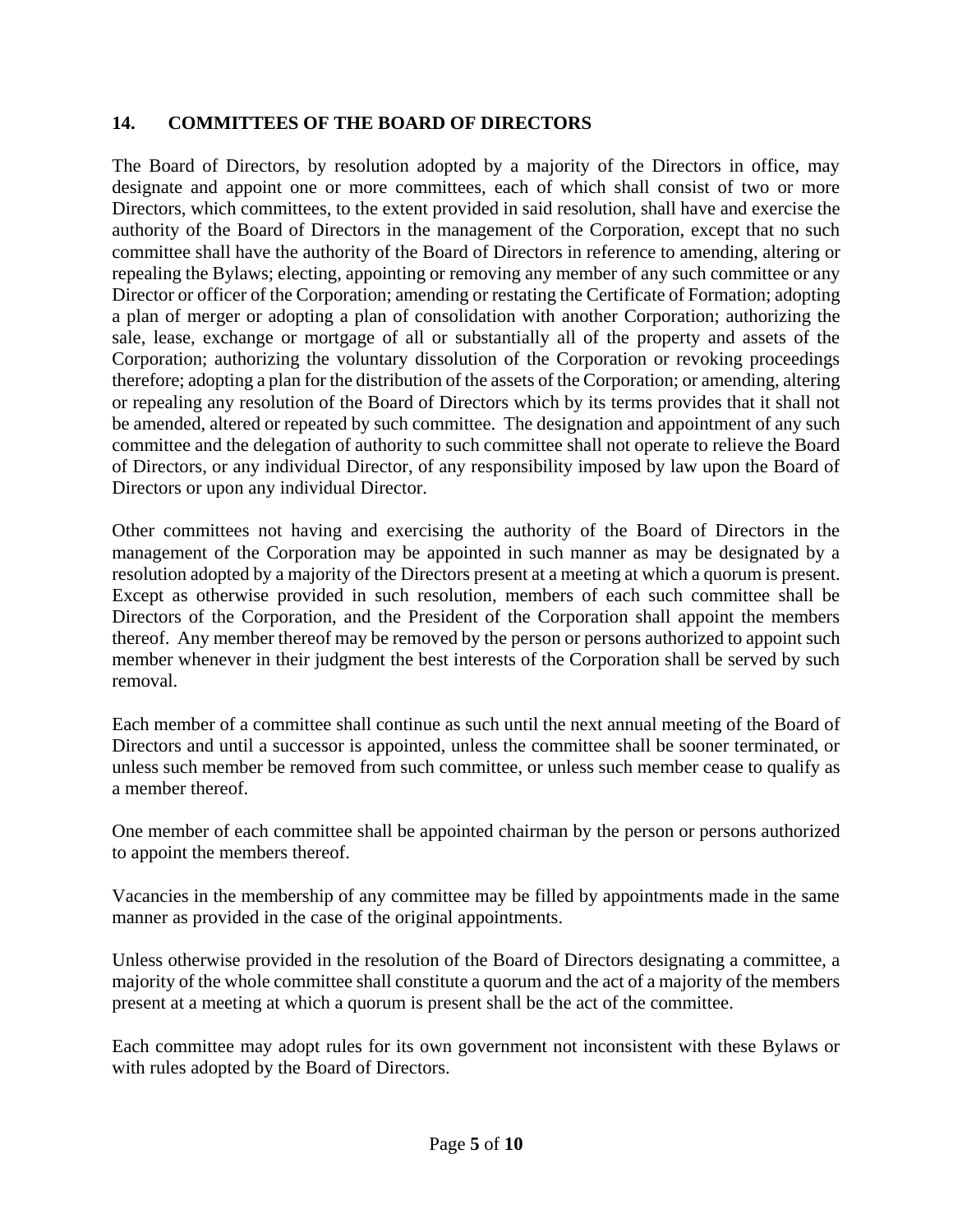# **ARTICLE III - OFFICERS**

## **1. NUMBER OF OFFICERS**

The officers of a Corporation shall consist of a president and a secretary and may also consist of one or more vice-presidents, a treasurer, and such other officers and assistant officers as may be deemed necessary. New offices may be created and filled at any meeting of the Board of Directors. Any two or more offices may be held by the same person, except the offices of president and secretary. A committee duly designated may perform the functions of any officer and the functions of any two or more officers may be performed by a single committee, including the functions of both president and secretary.

### **2. ELECTION OF OFFICERS AND TERM OF OFFICE**

All officers shall be elected or appointed annually by the Board of Directors at the regular annual meeting of the Board of Directors for such terms not exceeding three (3) years. Any officer may be a board member.

### **3. REMOVAL OF OFFICERS, VACANCIES**

Any officer elected or appointed may be removed by the Board of Directors whenever in their judgment the best interests of the Corporation will be served thereby. The removal of an officer shall be without prejudice to the contract rights, if any, of the officer so removed. Election or appointment of an officer or agent shall not of itself create contract rights. A vacancy in any office because of death, resignation, removal, disqualification or otherwise, may be filled by the Board of Directors for the unexpired portion of the term.

#### **4. POWERS OF OFFICERS**

Each officer shall have, subject to these Bylaws, in addition to the duties and powers specifically set forth herein, such powers and duties as are commonly incident to that office and such duties and powers as the Board of Directors shall from time to time designate. All officers shall perform their duties subject to the directions and under the supervision of the Board of Directors. The President may secure the fidelity of any and all officers by bond or otherwise.

All officers and agents of the Corporation, as between themselves and the Corporation, shall have such authority and perform such duties in the management of the Corporation as may be provided in theses Bylaws, or as may be determined by resolution of the Board of Directors not inconsistent with these Bylaws.

In the discharge of a duty imposed or power conferred on an officer of a Corporation, the officer may in good faith and with ordinary care rely on information, opinions, reports, or statements, including financial statements and other financial data, concerning the Corporation or another person, that were prepared or presented by: (1) one or more other officers or employees of the Corporation, including members of the Board of Directors; or (2) legal counsel, public accountants, or other persons as to matters the officer reasonably believes are within the person's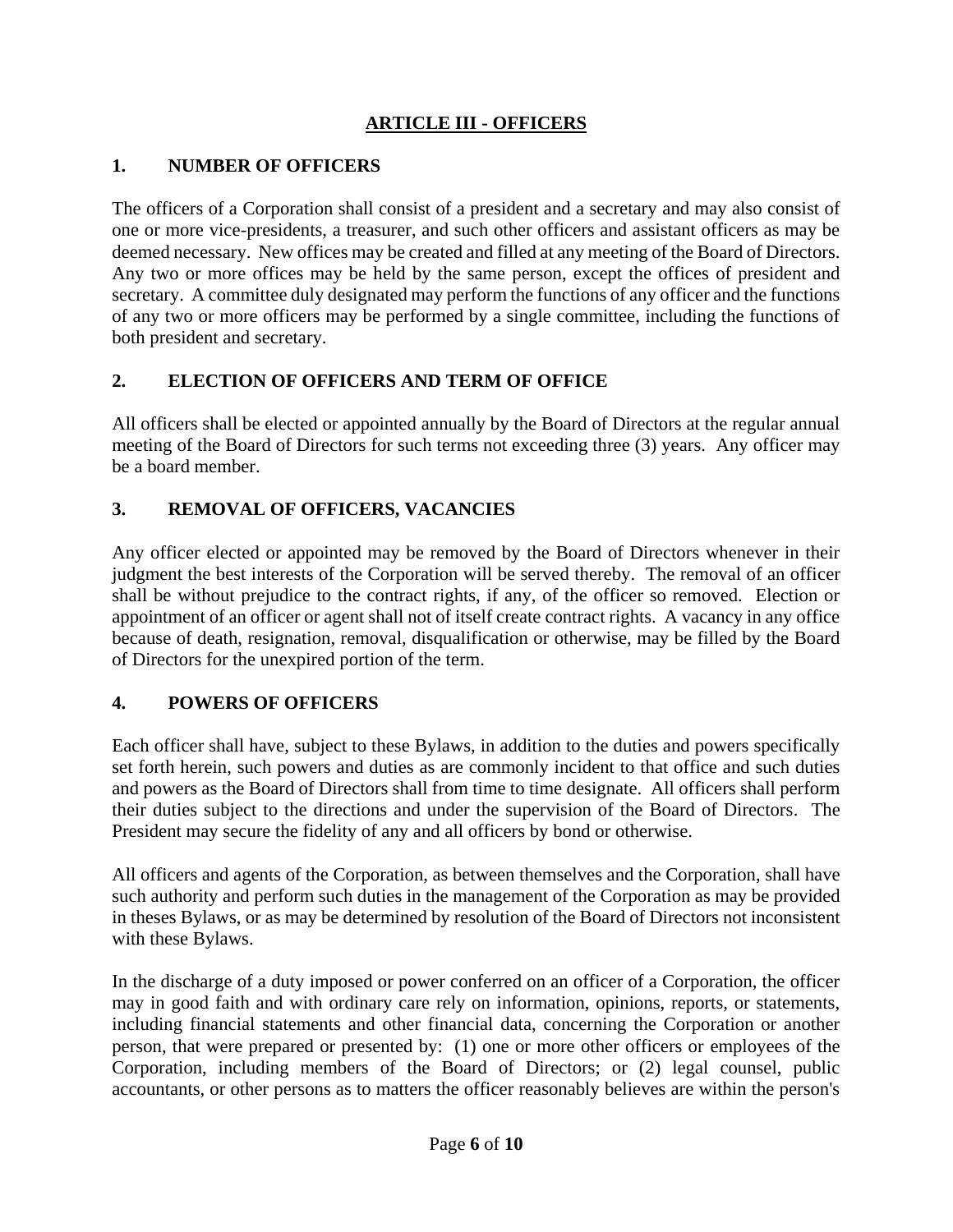professional or expert competence.

An officer is not relying in good faith within the meaning of this section if the officer has knowledge concerning the matter in question that makes reliance otherwise permitted by this subsection unwarranted.

# **ARTICLE IV - INDEMNIFICATION AND INSURANCE**

# **1. INDEMNIFICATION**

The Corporation shall have the full power to indemnify and advance or reimburse expenses pursuant to the provisions of the Texas Business Organizations Code to any person entitled to indemnification under the provisions of the Texas Business Organizations Code.

## **2. INSURANCE**

The Corporation may purchase and maintain insurance or another arrangement on behalf of any person who is or was a member, director, officer, employee, or agent of the Corporation or who is or was serving at the request of the Corporation as a director, officer, partner, venturer, proprietor, trustee, employee, agent, or similar functionary of another foreign or domestic corporation, employee benefit plan, other enterprise, or other entity, against any liability asserted against him or her and incurred by him or her in such a capacity or arising out of his or her status as such a person, whether or not the Corporation would have the power to indemnify him or her against that liability. Without limiting the power of the Corporation to procure or maintain any kind of insurance or other arrangement, the Corporation may, for the benefit of persons indemnified by the Corporation, (1) create a trust fund; (2) establish any form of self-insurance; (3) secure its indemnity obligation by grant of a security interest or other lien on the assets of the Corporation; or (4) establish a letter of credit, guaranty, or surety arrangement. The insurance or other arrangement may be procured, maintained, or established within the Corporation or with any insurer or other person deemed appropriate by the Board of Directors regardless of whether all or part of the stock or other securities of the insurer or other person are owned in whole or part by the Corporation. In the absence of fraud, the judgment of the Board of Directors as to the terms and conditions of the insurance or other arrangement and the identity of the insurer or other person participating in an arrangement shall be conclusive and the insurance or arrangement shall not be voidable and shall not subject the directors approving the insurance or arrangement to liability, on any ground, regardless of whether directors participating in the approval are beneficiaries of the insurance or arrangement.

## **ARTICLE V - MISCELLANEOUS**

## **1. WAIVER OF NOTICE**

Whenever any notice is required to be given to any member or director of the Corporation under the provisions of the Texas Business Organizations Code, the Certificate of Formation, or these Bylaws, a waiver thereof in writing signed by the person or persons entitled to such notice, whether before or after the time stated therein, shall be equivalent to the giving of such notice.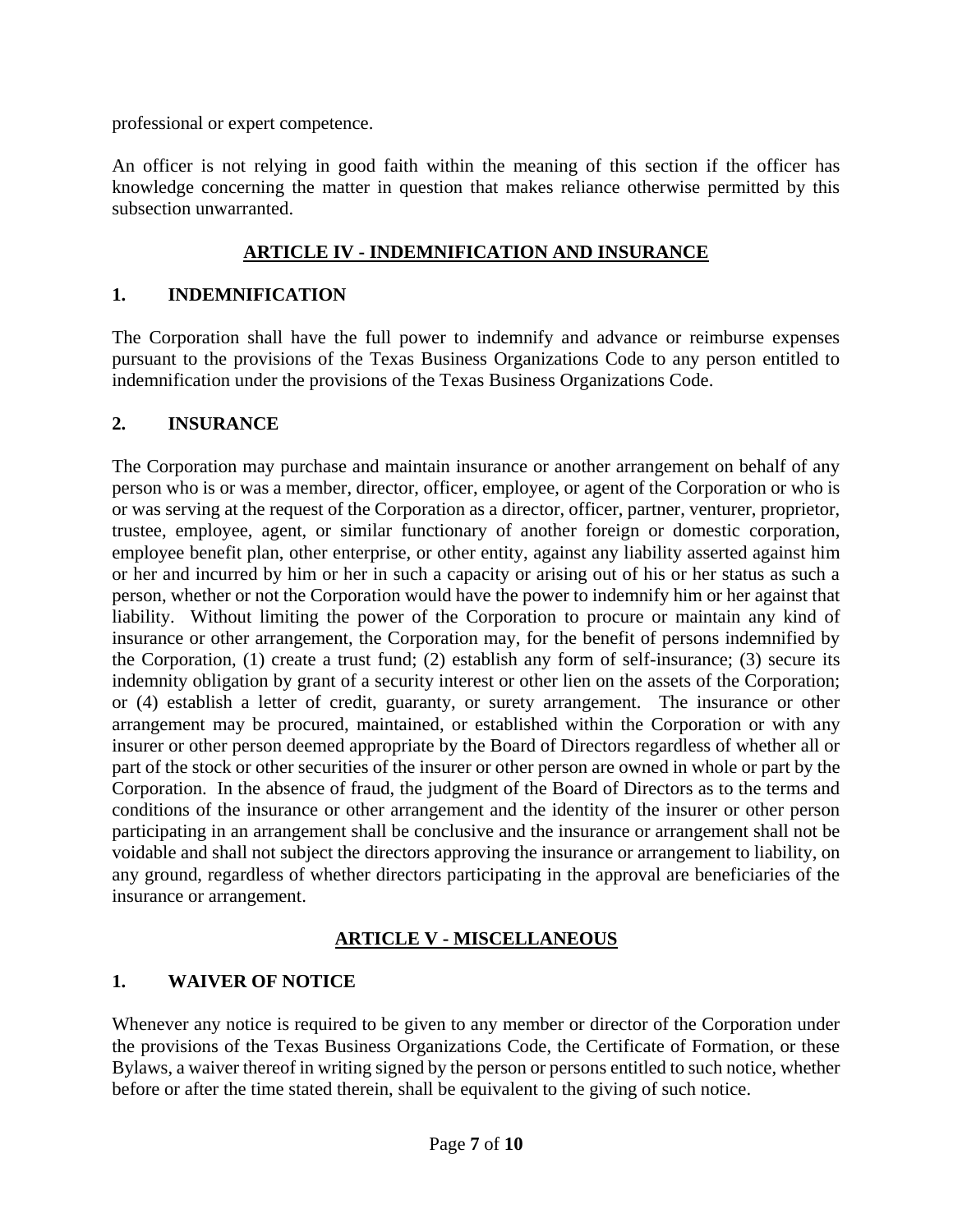# **2. MEETINGS BY TELEPHONE CONFERENCE, ELECTRONIC OR OTHER REMOTE COMMUNICATIONS TECHNOLOGY**

Subject to the provisions required or permitted by the Texas Business Organizations Code and these Bylaws for notice of meetings, members of the Board of Directors, or members of any committee may participate in and hold a meeting of such board, or committee by means of: (1) conference telephone or similar communications equipment by which all persons participating in the meeting can communicate with each other; or (2) another suitable electronic communications system, including videoconferencing technology or the Internet, only if: (a) each member entitled to participate in the meeting consents to the meeting being held by means of that system; and (b) the system provides access to the meeting in a manner or using a method by which each member participating in the meeting can communicate concurrently with each other participant. Participation in a meeting pursuant to this section shall constitute presence in person at such meeting, except where a person participates in the meeting for the express purpose of objecting to the transaction of any business on the ground that the meeting is not lawfully called or convened.

## **3. SEAL**

The Corporation may adopt a corporate seal in such form as the Board of Directors may determine. The Corporation shall not be required to use the corporate seal and the lack of the corporate seal shall not affect an otherwise valid contract or other instrument executed by the Corporation.

### **4. CONTRACTS**

The Board of Directors may authorize any officer or officers, agent or agents of the Corporation, in addition to the officers so authorized by these Bylaws, to enter into any contract or execute and deliver any instrument in the name of and on behalf of the Corporation, and such authority may be general or confined to specific instances.

#### **5. CHECKS, DRAFTS, ETC.**

All checks, drafts or other instruments for payment of money or notes of the Corporation shall be signed by such officer or officers or such other person or persons as shall be determined from time to time by resolution of the Board of Directors.

#### **6. DEPOSITS**

All funds of the Corporation shall be deposited from time to time to the credit of the Corporation in such banks, trust companies, or other depositories as the Board of Directors may select.

## **7. GIFTS**

The Board of Directors may accept on behalf of the Corporation any contribution, gift, bequest or devise for the general purposes or for any special purpose of the Corporation.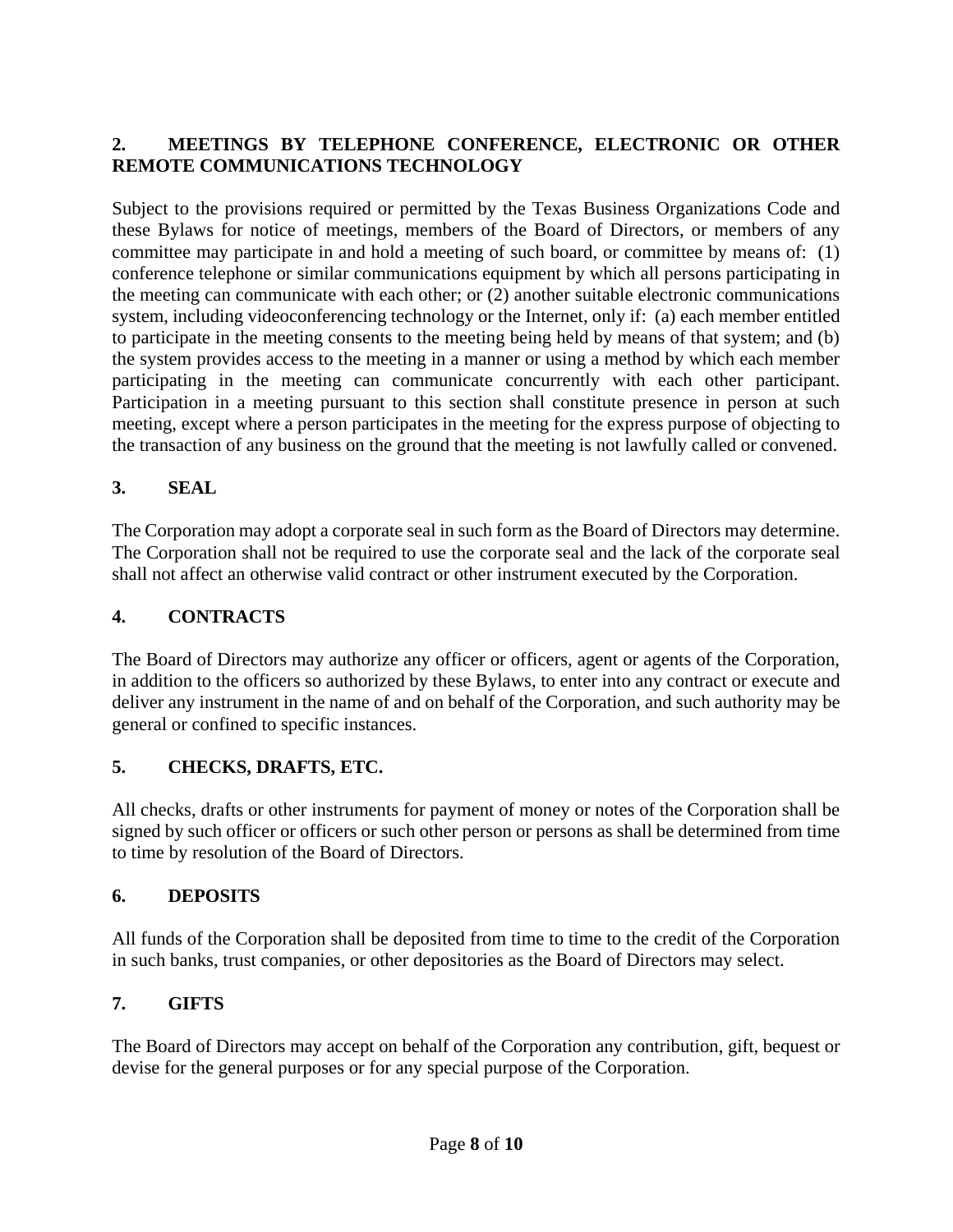# **8. BOOKS AND RECORDS**

The Corporation shall keep correct and complete books and records of account and shall keep minutes of the proceedings of the Board of Directors, and committees and shall keep at the registered office or principal office in this State a record of the names and addresses of its members entitled to vote. A Director of the Corporation, on written demand stating the purpose of the demand, has the right to examine and copy, in person or by agent, accountant, or attorney, at any reasonable time, for any proper purpose, the books and records of the Corporation relevant to that purpose, at the expense of the member.

# **9. FINANCIAL RECORDS AND ANNUAL REPORTS**

The Corporation shall maintain current true and accurate financial records with full and correct entries made with respect to all financial transactions of the Corporation, including all income and expenditures, in accordance with generally accepted accounting practices. All records, books, and annual reports (if required by law) of the financial activity of the Corporation shall be kept at the registered office or principal office of the Corporation in this state for at least three years after the closing of each fiscal year and shall be available to the public for inspection and copying there during normal business hours. The Corporation may charge for the reasonable expense of preparing a copy of a record or report.

## **10. FISCAL YEAR**

The fiscal year of the Corporation shall be as determined by the Board of Directors.

## **ARTICLE VI – CONSTRUCTION**

## **1. PRONOUNS AND HEADINGS**

All personal pronouns used in these Bylaws shall include the other gender whether used in masculine or feminine or neuter gender, and the singular shall include the plural whenever and as often as may be appropriate. All headings herein are for convenience only and neither limit nor amplify the provisions of these Bylaws.

## **2. INVALID PROVISIONS**

If any one or more of the provisions of these Bylaws, or the applicability of any such provision to a specific situation, shall be held invalid or unenforceable, such provision shall be modified to the minimum extent necessary to make it or its application valid and enforceable, and the validity and enforceability of all other provisions of these Bylaws and all other applications of any such provision shall not be affected thereby.